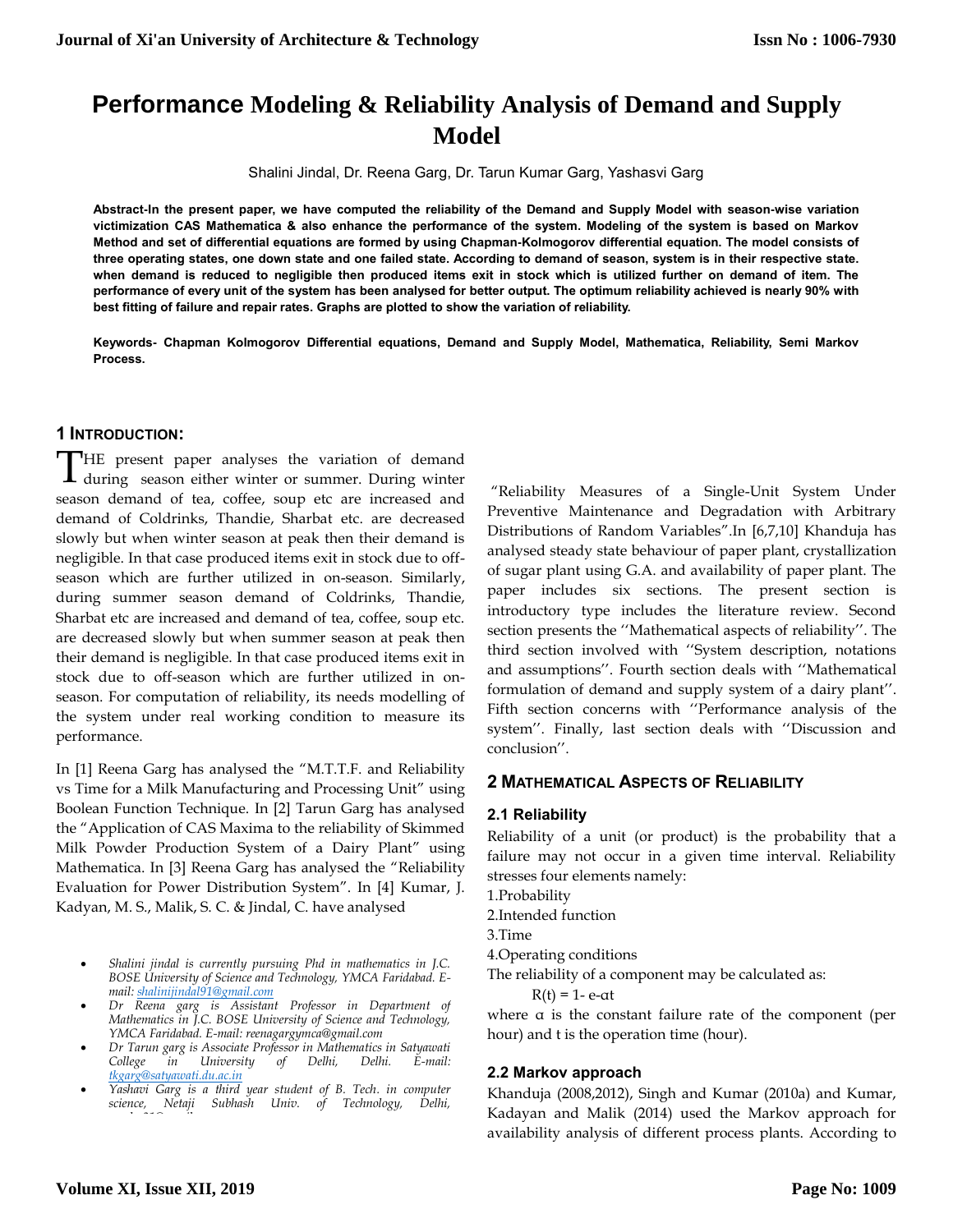## **Journal of Xi'an University of Architecture & Technology**

Markov, rate of probability of staying in any state is equal to the sum of frequencies of entry into that state minus the sum of frequencies departure from that state if P0(t) represents the probability of zero occurrences in time t, the probability of zero occurrences in time  $(t + \Delta t)$  is given by the Eq. (1)

 $P0(t + Δt) = (1 - αΔt) P0(t)$  (1) Similarly,

P1 (t + Δt) =  $βΔt P0(t) + (1 - αΔt) P1(t)$  (2)

Where  $\alpha$  is the failure rate and  $\beta$  is the repair rate of the component or subsystem respectively.

After simplifying and taking  $\Delta t \rightarrow 0$ , the Eq. (2) is reduced to

 $P1'(t) + \beta P1(t) = \alpha P_0(t)$  (3)

Using the concept employed in Eq. (3), the equations for transient states are derived.

## **3 System Configuration, Notations and Assumptions**

The demand and supply model have following units:

**(1) Unit S0 (Operating unit):** In this unit, winter and summer products both are produced.

**(2) Unit S1 (Operating unit of winter season):** In this unit, demand of winter products is greater than or equal to production. when it is not in operated state then it goes to failed state S4.

**(3) Unit S2 (Operating unit of summer season***)***:** In this unit, demand of summer products is greater than or equal to production. when it is not in operated state then it goes to failed state S4.

**(4) Unit S3 (Down unit):** In this unit, off season products exist in stock, when there is no demand.

**(5) Unit S4 (Failed unit):** In this unit, operated state is in failed state.

## **Notations:**



Down state of the system



Failed state of the system

- $S_0$  = Unit is in operative state where winter and summer items produced.
- $S_1$  = Unit is in operative state when demand of winter products is greater than or equal to production.
- $S_2$  = Unit is in operative state when demand of summer products is greater than or equal to production.
- $S_3$  = Unit is in down state having no demand.
- $S_4$  = Unit is in failed state.
- $a_1$ = Rate of increase of demand so as to become greater than or equal to production.
- $a_2$  = Rate of decrease of demand so as to become less than production.
- $a_3$  = Rate of going from upstate to downstate, when demand is less than production & production goes on increasing and as a result, we have lot of production in the stock. This production needs to be stopped.
- $a_4$  = Rate of change of state from down to up when there is no production with the system but demand is there.
- $b =$  Constant failure rates of  $S_1$  and  $S_2$ .
- w = Constant repair rates of S1 and S2 from failed to full working state.
- Pj(t) ( $j=1, 2, 3, \ldots, 13$ ) = Represents the probability that the system is in jth state at time t.
- Pj  $'(t)$  ( $j=1, 2, 3, ..., 13$ ) = Represents derivative with respect to t.

## **Assumptions:**

- $\triangleright$  System is analysed with season wise variation for transient state.
- $\triangleright$  Individual repairmen are available for repair of sever.
- Repaired unit is as good as new one.
- $\triangleright$  Repair and failure rates are independent of each other.
- Failure and repaired rates are exponentially distributed.



Fig. 1 : Numerical analysis of reliability of Demand and Supply Model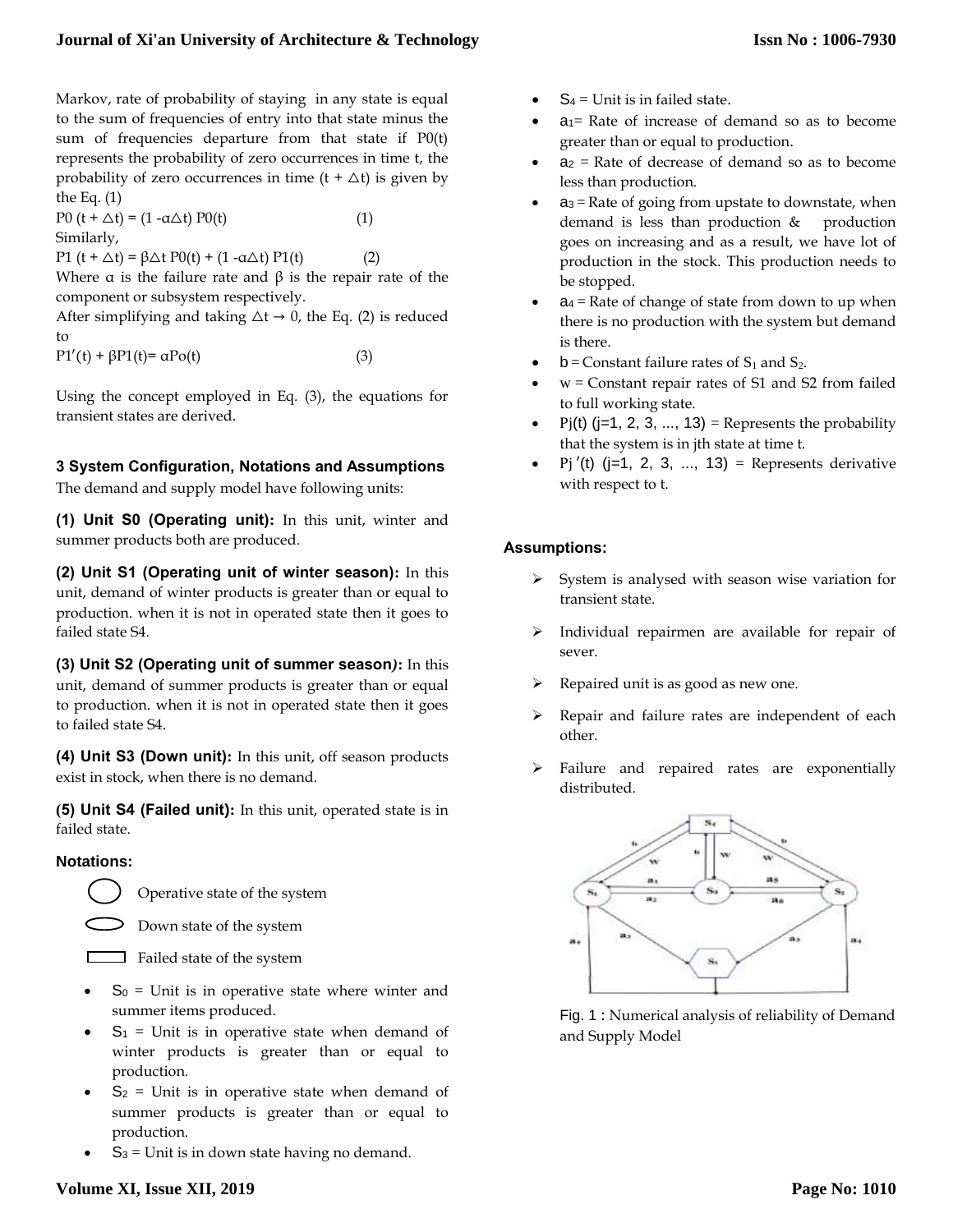### **4 Mathematical formulation of the system**

The mathematical modelling of the system is carried out to determine the reliability of the demand and supply model and following chapman Kolmogorov differential equations are developed on basis of Markov birth-death process are:

P0 ′ [t] = −H<sup>1</sup> ∗ P<sup>0</sup> [t] + a<sup>2</sup> ∗ P<sup>1</sup> [t] + a<sup>6</sup> ∗ P<sup>2</sup> [t] + w ∗ P<sup>4</sup> [t] … … … … … … … … … … . (4) P1 ′ [t] = −H<sup>2</sup> ∗ P<sup>1</sup> [t] + a<sup>1</sup> ∗ P<sup>0</sup> [t] + w ∗ P<sup>4</sup> [t] + a<sup>4</sup> ∗ P<sup>3</sup> [t] … … … … … … … … … … . (5) P2 ′ [t] = −H<sup>3</sup> ∗ P<sup>2</sup> [t] + a<sup>5</sup> ∗ P<sup>0</sup> [t] + w ∗ P<sup>4</sup> [t] + a<sup>4</sup> ∗ P<sup>3</sup> [t] … … … … … … … … … … . (6) P3 ′ [t] = −H<sup>4</sup> ∗ P<sup>3</sup> [t] + a<sup>3</sup> ∗ P<sup>1</sup> [t] + a<sup>3</sup> ∗ P<sup>2</sup> [t] … … … … … … … … … … . (7) P4 ′ [t] = −H<sup>5</sup> ∗ P<sup>4</sup> [t] + b ∗ P<sup>0</sup> [t] + b ∗ P<sup>1</sup> [t] + b ∗ P<sup>2</sup> [t] … … … … … … … . … … … . (8) Where H<sup>1</sup> = (a<sup>1</sup> + a<sup>5</sup> + b) H<sup>2</sup> = (a<sup>2</sup> + a<sup>3</sup> + b) H<sup>3</sup> = (a<sup>3</sup> + a<sup>6</sup> + b) H<sup>4</sup> = (2 ∗ a<sup>4</sup> ) H<sup>5</sup> = (3 ∗ w) With initial conditions at time t = 0

 $P_i(t) = \{$ 1 for  $i = 0$ 0 for i  $\neq$  0 . . … … … … … … … … (9) The system of differential equations with initial conditions are solved by using CAS Mathematica

#### **Values of P0, P1, P2, P3, P<sup>4</sup> given by Mathematica at point 't':**

 $P_0[t] = 0.064 e^{(-3.43)t} (0.180 e^{(1.41)t} + 14.123 e^{(2.35)t} +$  $6.48 \times 10^{-33} e^{(3.12)t} + 0.285 e^{(3.41)t} + e^{(3.43)t}$ 

 $P_1[t] = 0.316 e^{(-3.43)t} (-0.185 e^{(1.41)t} -$ 1.12  $e^{(2.35)t} - 1.77 \times 10^{-17} e^{(3.12)t} + 0.303 e^{(3.41)t} +$  $e^{(3.43)t}$ ),

 $P_2[t] = 0.316 e^{(-3.43)t} (-0.185 e^{(1.41)t} -$ 1.12  $e^{(2.35)t}$  – 1.77  $*$  10<sup>-17</sup>  $e^{(3.12)t}$  + 0.303  $e^{(3.41)t}$  +  $e^{(3.43)t}$ ),

 $P_3[t] = 0.070 e^{(-3.43)t} (1.50 e^{(1.41)t} - 2.81 e^{(2.35)t} +$ 1.39 \*  $10^{-32} e^{(3.12)t} - 0.31 e^{(3.41)t} + e^{(3.43)t}$ 

 $P_4[t] = 0.232 e^{(-3.43)t} (0.001 e^{(1.41)t} - 0.004 e^{(2.35)t} -$ 1.20 \* 10<sup>-32</sup> e<sup>(3.12)t</sup> – 0.997 e<sup>(3.41)t</sup> + e<sup>(3.43)t</sup>)

The reliability of the system can be computed by

 $R(t) = P_0(t) + P_1(t) + P_2(t) + P_3(t)$  ………………(10)

**5. Performance analysis of the system:** The reliability of system is calculated by using equation (7) for various values of failure and

repair rates for transient state and given in tables as

## **Case I:**

When  $a_1 = a_5$ ,  $a_2 = a_6$ ; demand of summer and winter products are approximately same.

## **Effect of failure rate on reliability of the system**

The reliability of the system is studied by varying their values as;  $b = 0.005, 0.006, 0.007, 0.008$  and w =0.005,  $a_1 = a_5$  $=0.5$ ,  $a_2 = a_6 = 0.1$ ,  $a_3 = 0.2$ ,  $a_4 = 0.9$ .

## **Table 1: Effect of Failure rate on reliability of the system.**

| R(t) | $b = .005$ |            | $b = .007$ | $b = .008$ |
|------|------------|------------|------------|------------|
| Т    |            |            |            |            |
| 10   | 0.95821    | $b = .006$ | 0.942017   | 0.934029   |
| 20   | 0.924384   | 0.910034   | 0.895932   | 0.882074   |
| 30   | 0.896559   | 0.877395   | 0.858707   | 0.840485   |
| 40   | 0.873673   | 0.850789   | 0.828638   | 0.807194   |
| 50   | 0.854847   | 0.829103   | 0.804349   | 0.780545   |
| 60   | 0.839363   | 0.811426   | 0.784729   | 0.759213   |
| 70   | 0.826626   | 0.797017   | 0.768881   | 0.742138   |
| 80   | 0.816149   | 0.785271   | 0.75608    | 0.728469   |
| 90   | 0.807531   | 0.775698   | 0.745739   | 0.717528   |
| 100  | 0.800443   | 0.767894   | 0.737386   | 0.70877    |



#### **Effect of repair rate on reliability of the system:**

The reliability of the system is studied by varying their values as;  $w = 0.005, 0.006, 0.007, 0.008$  and  $b = 0.005, a_1 = a_5$  $=0.5$ ,  $a_2 = a_6 = 0.1$ ,  $a_3 = 0.2$ ,  $a_4 = 0.9$ .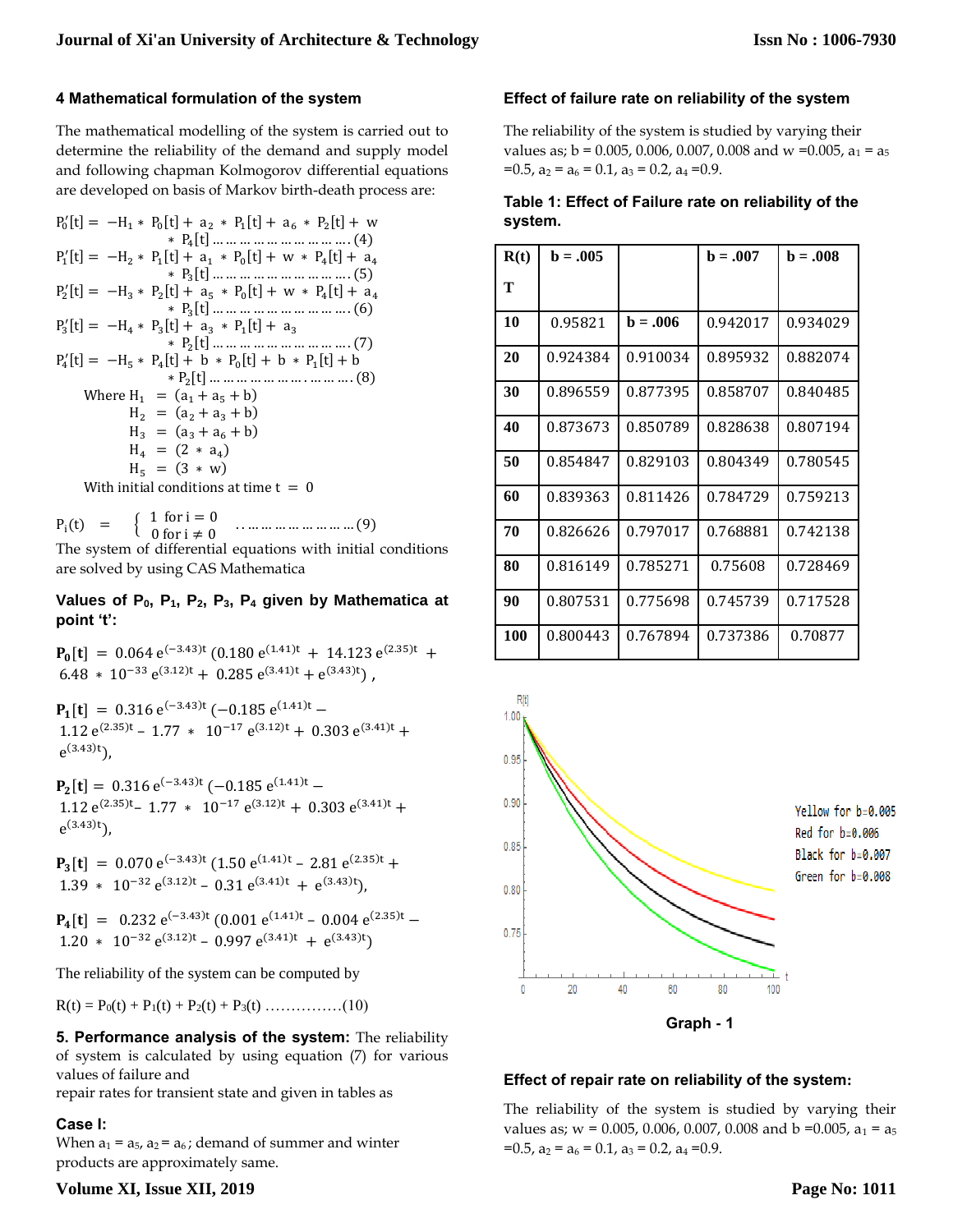**Table2:Effect of repair rate on reliability of the system**.

| $\mathbf{R}(t)$ | $=$<br>W | $w = .006$ | $w = .007$ | $w = .008$ |
|-----------------|----------|------------|------------|------------|
| Т               | .005     |            |            |            |
| 10              | 0.95821  | 0.958817   | 0.959412   | 0.959996   |
| 20              | 0.924384 | 0.926476   | 0.928489   | 0.930426   |
| 30              | 0.896559 | 0.90066    | 0.904534   | 0.908197   |
| 40              | 0.873673 | 0.880052   | 0.885977   | 0.891485   |
| 50              | 0.854847 | 0.863602   | 0.871602   | 0.878922   |
| 60              | 0.839363 | 0.850471   | 0.860466   | 0.869477   |
| 70              | 0.826626 | 0.839989   | 0.851839   | 0.862377   |
| 80              | 0.816149 | 0.831622   | 0.845156   | 0.857039   |
| 90              | 0.807531 | 0.824943   | 0.839979   | 0.853026   |
| <b>100</b>      | 0.800443 | 0.819611   | 0.835969   | 0.850009   |



#### **Case II:**

When  $a_5=0.1$ ,  $a_6=0.01$ ; demand of summer and winter products are different i.e. demand of winter products are greater than summer products.

#### **Effect of failure rate on reliability of the system:**

The reliability of the system is studied by varying their values as;  $b = 0.005, 0.006, 0.007, 0.008$  and w =0.005,  $a_1$  = 0.5,  $a_2 = 0.1$ ,  $a_3 = 0.2$ ,  $a_4 = 0.9$ ,  $a_5 = 0.1$ ,  $a_6 = 0.01$ .

Table 3: Effect of Failure rate on reliability of the system.

| R(t)<br>т | $b = 005$ | $b = .006$ | b<br>$=$<br>.007 | $b = .008$ |
|-----------|-----------|------------|------------------|------------|
| 10        | 0.957931  | 0.948062   | 0.941631         | 0.933594   |
|           |           |            |                  |            |
| 20        | 0.924168  | 0.906277   | 0.89564          | 0.881746   |
| 30        | 0.896413  | 0.872312   | 0.858511         | 0.840268   |
| 40        | 0.873585  | 0.844698   | 0.828521         | 0.807067   |
| 50        | 0.854806  | 0.822248   | 0.80429          | 0.780487   |
| 60        | 0.839359  | 0.803994   | 0.78472.         | 0.759209   |
| 70        | 0.826653  | 0.789152   | 0.76891          | 0.742174   |
| 80        | 0.816200  | 0.777085   | 0.756141         | 0.728537   |
| 90        | 0.807602  | 0.767274   | 0.74582!         | 0.717620   |
| 100       | 0.800529  | 0.759297   | 0.73749          | 0.708880   |





#### **Effect of repair rate on reliability of the system:**

The reliability of the system is studied by varying their values as;  $w = 0.005$ , 0.006, 0.007, 0.008 and b = 0.005,  $a_1 = 0.5$ ,  $a_2 = 0.1$ ,  $a_3 = 0.2$ ,  $a_4 = 0.9$ ,  $a_5 = 0.1$ ,  $a_6 = 0.01$ .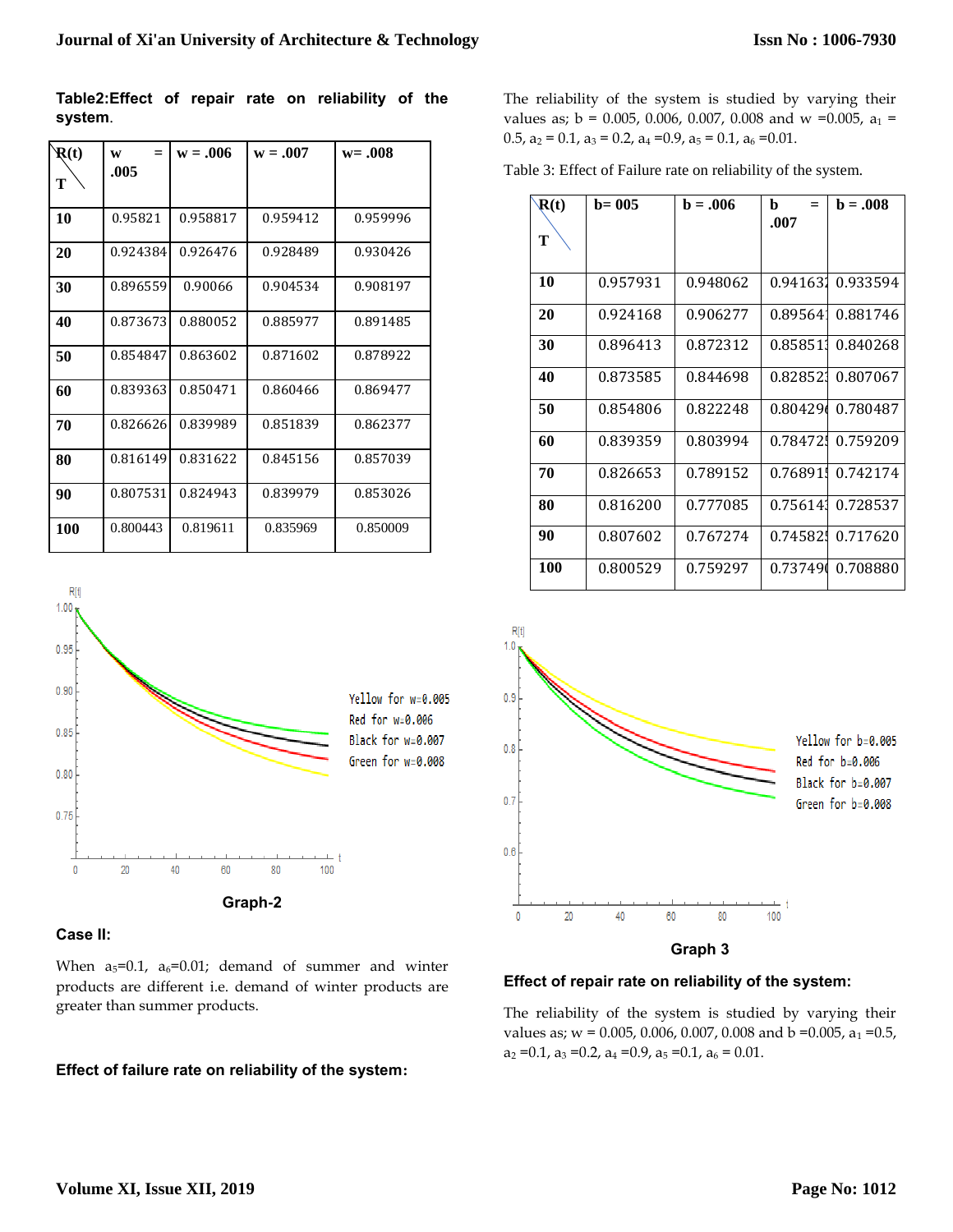## **Journal of Xi'an University of Architecture & Technology**

| $\mathbb{R}(\mathbb{Q})$  | $\mathbf{w} = .005$ | <sup>w</sup> w ± <sup>00</sup> 06     | $w = w007,000$ w =    | .998008  |  |
|---------------------------|---------------------|---------------------------------------|-----------------------|----------|--|
|                           | .005                |                                       |                       |          |  |
| $\overline{\textbf{f}_0}$ | 0.957931            | 0.958544                              | 0.959144              | 0.959733 |  |
| 10                        | 092547881           | 0.0295235440192629591440.930024529783 |                       |          |  |
| 30                        | 089764168           | 0.00026271 0190149282950.908080242    |                       |          |  |
| 30                        | 08736453            | 0.879097527 0188590541 40.891.9818088 |                       |          |  |
| <b>40</b>                 | 08573984            | 0.86359978018718859150.878894484      |                       |          |  |
| <b>SO</b>                 | 03334906            | 0.85863974 08608925840.869.898914     |                       |          |  |
| $\overline{\bf 60}$       | 08259559            | 0.84996479 08518804820.863.863500     |                       |          |  |
| 80                        | 0923892             | 0.831467024 018458578810.857882423    |                       |          |  |
| 88                        | 8878280             | 0.82591679                            | 08408532170.853857102 |          |  |
| $\mathbf{\mathcal{W}}$    | 83877682            |                                       |                       |          |  |
| <b>100</b>                | 0.800529            | 0.819699                              | 0.836056              | 0.850094 |  |

Table 4: Effect of Repair rate on reliability of the system



## **Case III:**

When  $a_1=0.1$ ,  $a_2=0.01$ ; demand of summer and winter products are different i.e. demand of summer products are greater than winter products.

**Effect of failure rate on reliability of the system:** The reliability of the system is studied by varying their values as;  $b = 0.005, 0.006, 0.007, 0.008$  and w =0.005,  $a_1 = 0.1, a_2 =$ 0.01,  $a_3 = 0.2$ ,  $a_4 = 0.9$ ,  $a_5 = 0.5$ ,  $a_6 = 0.1$ .

| R(t) | $b = .005$ | $b = .006$ | $b = .007$ | $b = .008$ |
|------|------------|------------|------------|------------|
| T    |            |            |            |            |
| 10   | 0.9579312  | 0.949745   | 0.941632   | 0.933594   |
| 20   | 0.924168   | 0.909780   | 0.895641   | 0.881746   |
| 30   | 0.896413   | 0.877224   | 0.858513   | 0.840268   |
| 40   | 0.873585   | 0.850688   | 0.828523   | 0.807067   |
| 50   | 0.854806   | 0.829056   | 0.804296   | 0.780487   |
| 60   | 0.839359   | 0.811422   | 0.784725   | 0.759209   |
| 70   | 0.826653   | 0.797047   | 0.768915   | 0.742174   |
| 80   | 0.816200   | 0.785329   | 0.756143   | 0.728537   |
| 90   | 0.807602   | 0.775777   | 0.745825   | 0.717620   |
| 100  | 0.800529   | 0.767990   | 0.737490   | 0.708880   |





#### **Effect of repair rate on reliability of the system:**

The reliability of the system is studied by varying their values as;  $w = 0.005, 0.006, 0.007, 0.008$  and  $b = 0.005, a_1 = 0.1$ ,  $a_2 = 0.01$ ,  $a_3 = 0.2$ ,  $a_4 = 0.9$ ,  $a_5 = 0.5$ ,  $a_6 = 0.1$ .